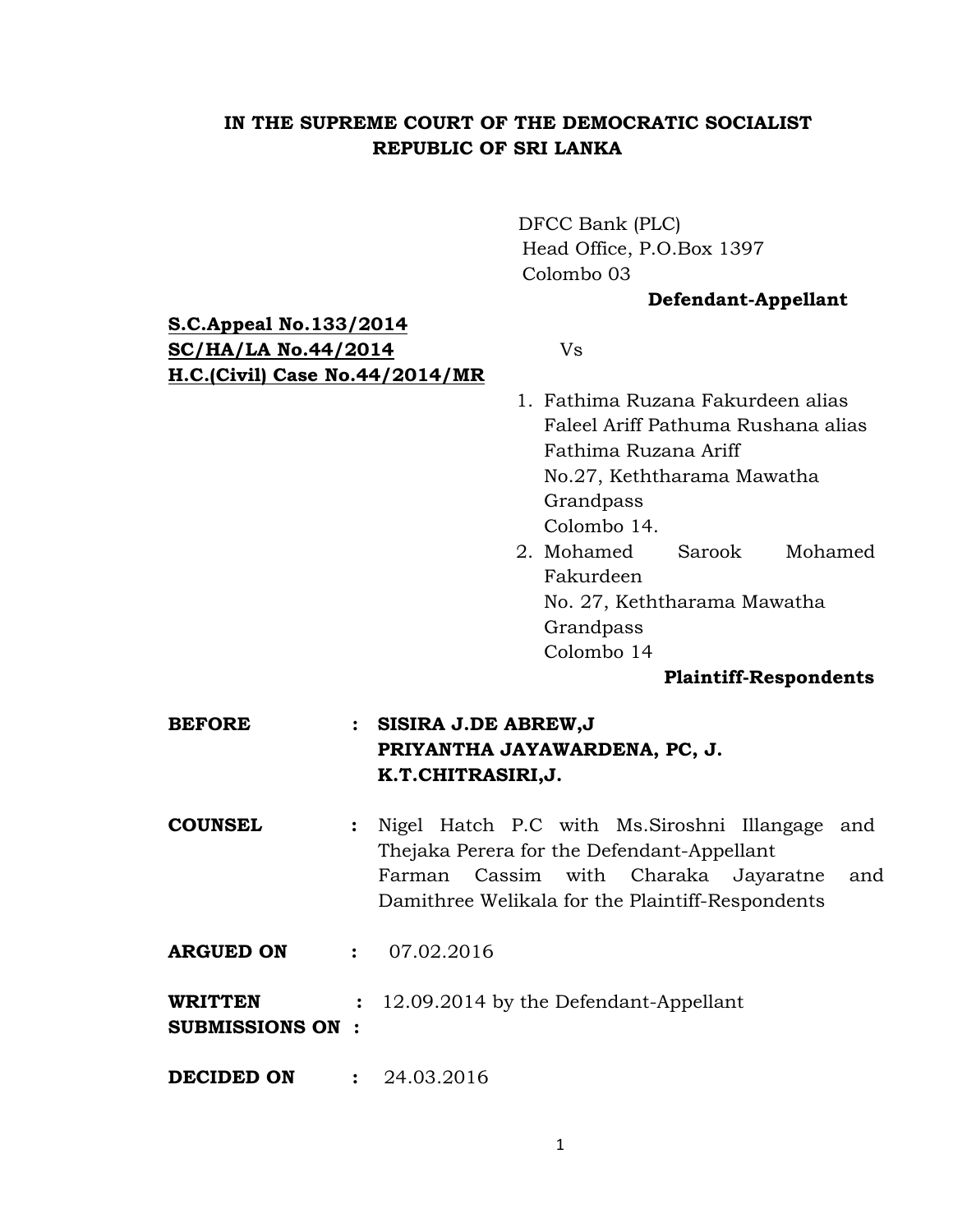## **CHITRASIRI, J.**

Two Plaintiff-Respondents (hereinafter referred to as the plaintiffs) are husband and wife. They carried on business in partnership under the name and style "Eat More Restaurant". The defendant-appellant namely the DFCC Bank PLC (hereinafter referred to as the defendant) had extended financial facilities to the said partnership at the request of its partners who are the two the plaintiffs in this case. However, in the plaint filed in the High Court of the Western Province exercising its civil jurisdiction, [herein after referred to as the High Court] two distinct entities are mentioned as the defendants to the action and those are namely;

## DFCC Bank PLC

## DFCC Vardhana Bank PLC.

The aforesaid manner in which the defendant had been identified in the plaint is a question of law raised by the defendant in the High Court as well as in this Court. Therefore, I will advert to this point later in this judgment.

As mentioned before, upon a request been made by the plaintiffs, defendant bank extended financial facilities to the two plaintiffs in accordance with the terms and conditions referred to in the agreement marked B12 which was annexed to the petition filed in this Court. The aforesaid terms and conditions found in the document marked B12 had been agreed and accepted by the parties. Such consensus is evident by the letter dated 10<sup>th</sup> January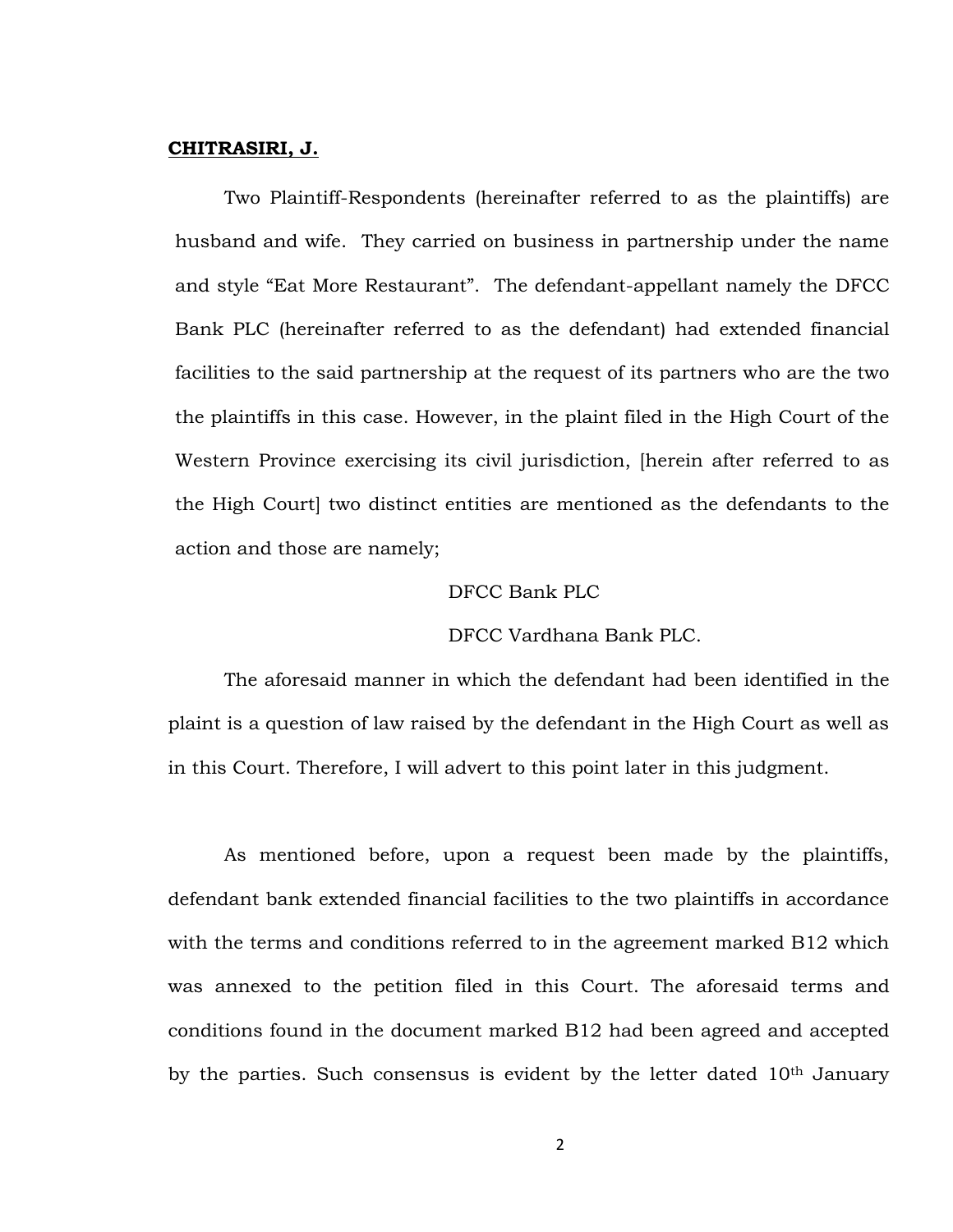2011 filed, marked B11. Accordingly, a loan of Rupees Twenty Million (Rs.20,000,000/-) had been granted to the two plaintiffs having them mortgaged the properties referred to in the Mortgage Bonds bearing Nos.3160 and 810. Those two Mortgage Bonds are marked as B12 and B13 with the petition filed in this Court.

Admittedly, the two plaintiffs have failed to service the facilities as agreed. Accordingly, the defendant took steps to auction the properties mortgaged in order to recover its dues, in terms of the provisions contained in the Recovery of Loans by Banks (Special Provisions) Act No.4 of 1990. Initially, the defendant had sent the letter dated 5.7.2013 to the plaintiffs informing them that the properties in question are to be auctioned pursuant to a decision of the Board of Directors of the defendant Bank. The aforesaid decision of the Board was marked as P14, with the plaint filed in the High Court. The said decision which is dated 26.6.2013 of the Board of Directors had been published in the newspapers as required by law and the newspaper article was marked as P16A with the plaint.

Pursuant to the receipt of the aforesaid letter dated 5.7.2013, the plaintiffs filed this action on 10.2.2014 in the High Court by the plaint dated 07.02.2014. In paragraphs 19 to 28 of that plaint, the plaintiffs have stated the reasons that made them to file this action. Having averred so, the plaintiffs, among other reliefs, have sought for an enjoining order and for an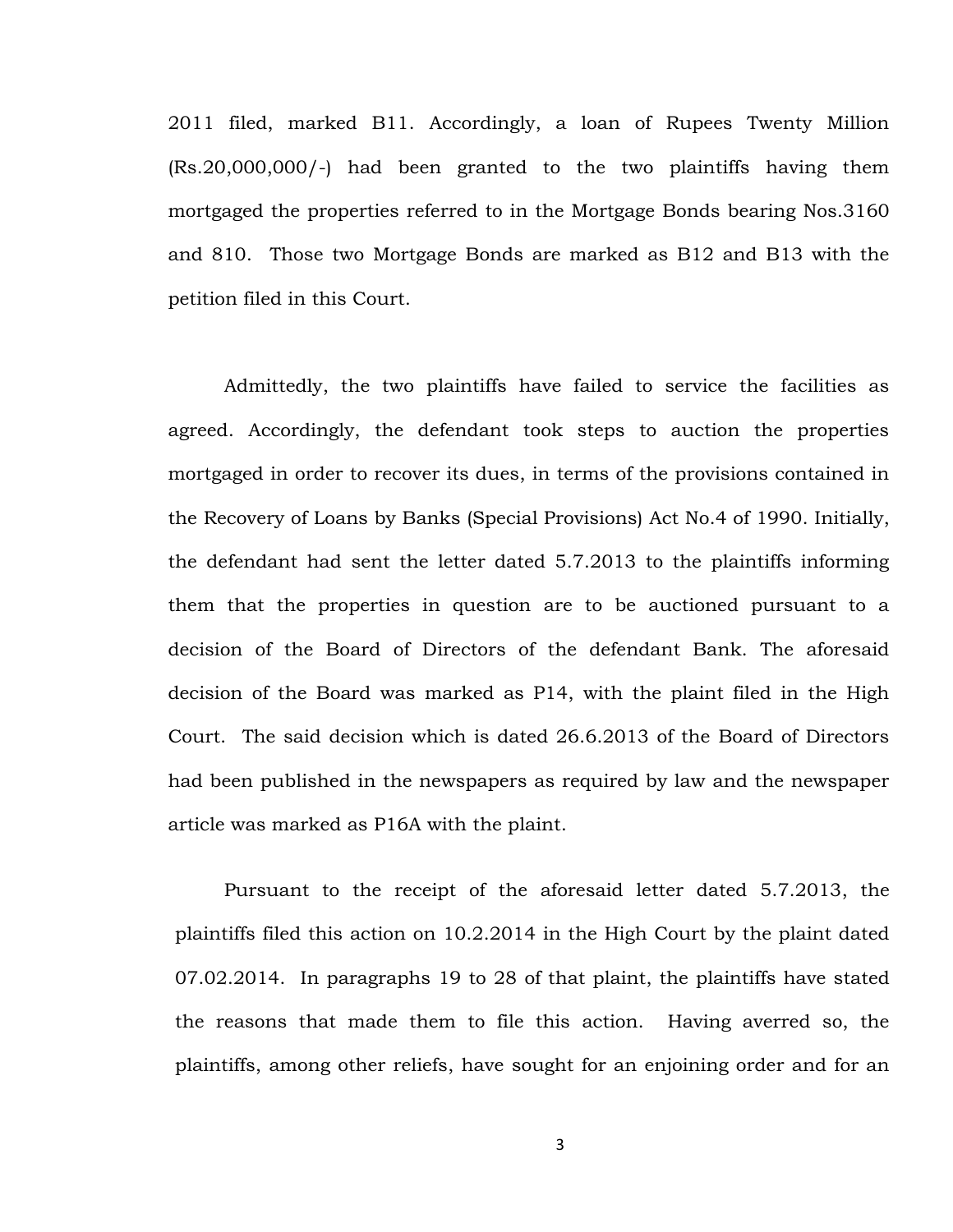interim injunction preventing the aforesaid auction being held. Learned High Court Judge issued an *ex parte* enjoining order against the defendant Bank and fixed the matter for inquiry in respect of the issuance of the interim injunction sought by the plaintiffs. Parties moved to have the said interim injunction inquiry concluded by allowing them to file written submissions on the matter. Accordingly, learned High Court Judge issued the interim injunction as prayed for in paragraph " $q^2$ " in the prayer to the plaint dated 7.2.2014 having considered the material before him including that of the submissions filed by the parties.

Being aggrieved by the said decision of the learned High Court Judge, the defendant Bank filed this application seeking to set aside the aforesaid order dated 04.07.2014 of the learned High Court Judge. This Court granted leave to proceed with the said application on the following questions of law.

- (a) The Commercial High Court erred in law in failing to take into account that the plaintiffs have filed action against a legally nonexistent Defendant;
- (b) The said order is contrary and repugnant to the Recovery of Loans by Banks (Special Provisions)Act No.4 of 1990 in holding that the petitioner does not have the power to auction two properties under one Board Resolution;
- (c) The Commercial High Court erred in law in misinterpreting and/or misconstruing the provisions of section 4 and/or section 10 of the Recovery of Loans by Banks (Special Provisions) Act No.4 of 1990;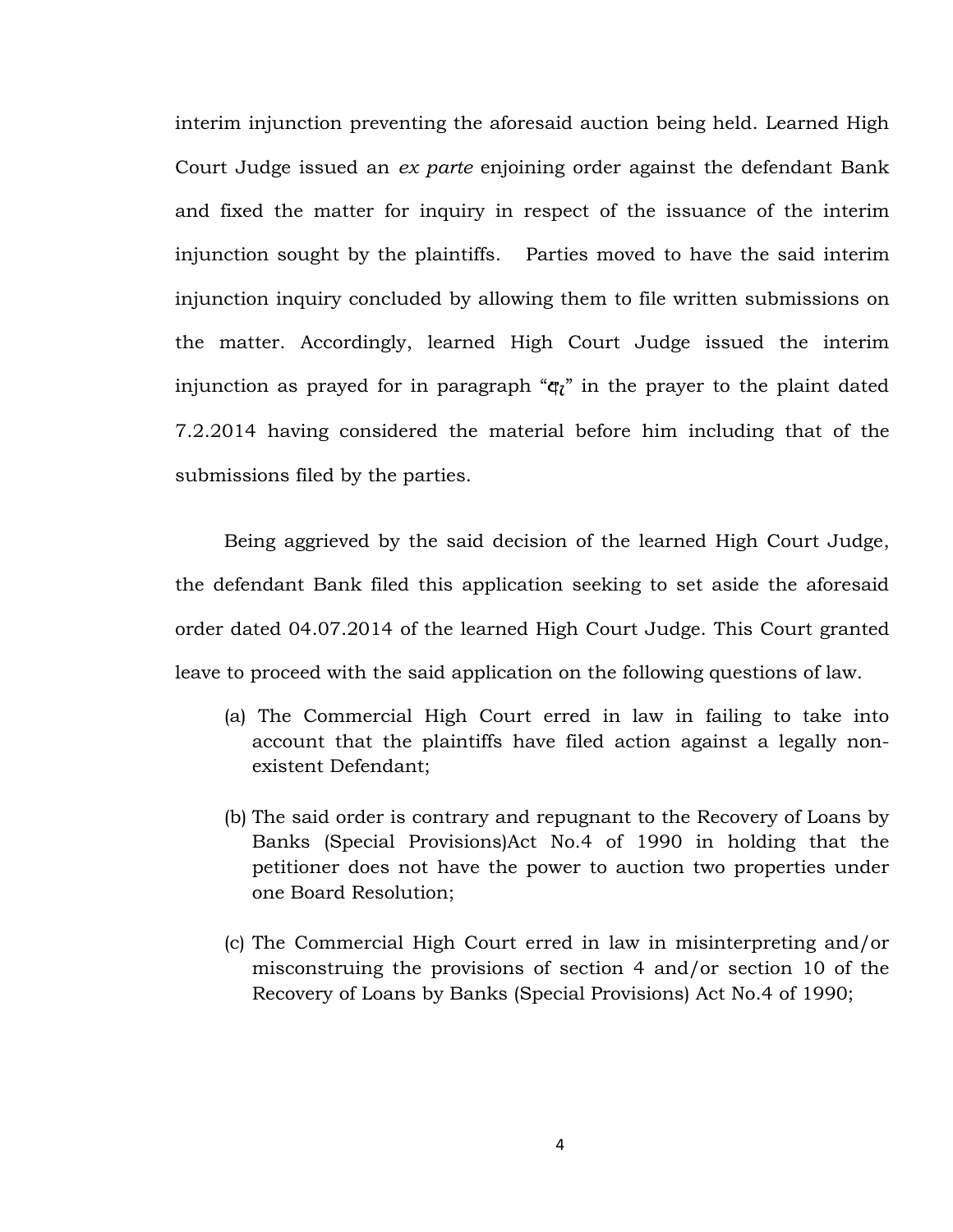- (d) The Commercial High Court misconstrued and/or misinterpreted the provisions of the Recovery of Loans by Banks (Special Provisions)Act No.4 of 1990;
- (e) The Commercial High Court misdirected itself in law in not considering that the plaintiffs are guilty of suppressing and misrepresenting material facts and/or documents in seeking an equitable remedy;
- (f) The Commercial High Court erred in law in not considering that the plaintiffs are guilty of severe delay and/or laches;
- (g) The Commercial High Court misdirected itself in law granting the Interim Injunction;
- (h) The Commercial High Court erred in law in failing to take cognizance of the fact that the petitioner had acted within the rights vested in it by the Recovery of Loans by Banks (Special Provisions) Act No.4 of 1990 at all material times.

The first question of law referred to above is whether the learned trial judge has failed to take into account the manner in which the defendant had been named in the caption to the plaint filed in the High Court. In that plaint the parties are named as follows in its caption:

> 1. ෆානිමා රුසානා ෆකුර්ඩීන් හෙවත් ෆලිල් ආරීෆ් පානුමා රුසානා හෙවත් ෆානිමා රුසානා ආරිෆ් අංක 27, කෙන්නාරාම මාවන ගැන්ඩ්පාස් **කොළඹ 14** 2. මොහමඩ් සරුක් මොහමඩ් ෆකුර්ඩීන් අංක 27, කෙත්තාරාම මාවත, ගැන්ඩ්පාස් **හොළඹ 14**

```
පැමිණිලිකරුවන්
```
එරෙනිව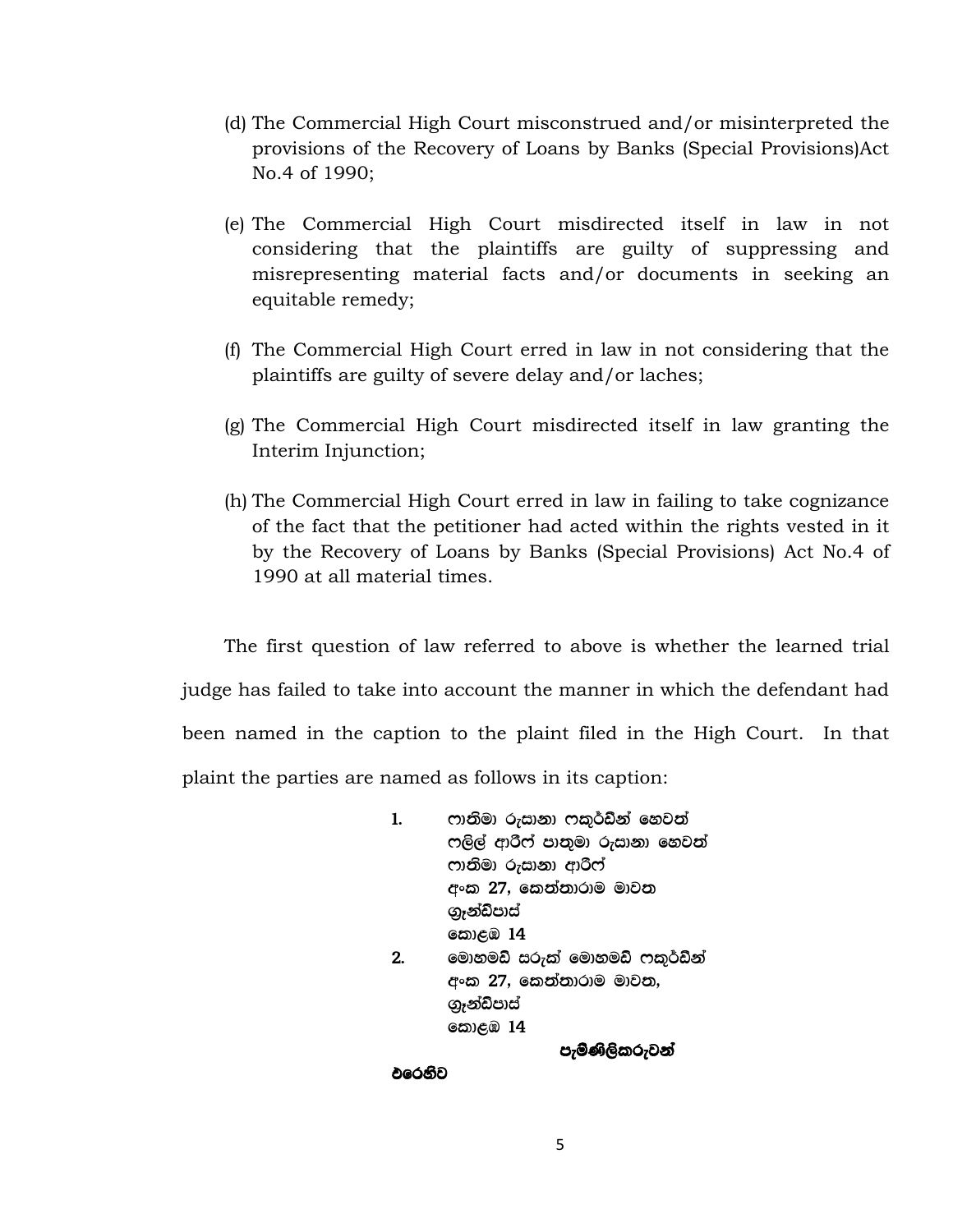ඩී.එෆ්.සී.සී. බෑන්ක් පී එල් සී  $($ ඩී.එෆ්.සී.සී. වර්ධන බෑන්ක් පී එල් සී $)$ පුධාන කාර්යාලය, තැ.පෙ. 1397, අංක 73⁄5, ගාලු පාර, කොළඹ **03.** 

#### විත්තිකරුවන්

Learned President's Counsel for the defendant Bank submitted that the caption in the plaint indicates two different legal personalities. On the face of it, names of two entities are mentioned in the caption even though only the DFCC Bank PLC had been noticed to appear and defend this action. Even the reliefs prayed for in the plaint are directed towards one entity, namely DFCC Bank Plc. Furthermore, no specific reason is given to explain as to why the names of DFCC Bank PLC and DFCC Vardhana Bank PLC are being mentioned as one defendant.

I will now advert to the provisions of law relevant to the naming of defendants. Section 6 of the Civil Procedure Code stipulates that every application to court for relief or remedy obtainable through the exercise of the court's power or authority, constitutes an action. Therefore, cause of action upon which an action is instituted should necessarily give rise to an enforceable claim. This position was accepted in the case of **Pless pol Vs. Lady De Zoysa [9 NLR 316 at 320]** Under those circumstances, when the person against whom the claim is made has not been correctly identified in

6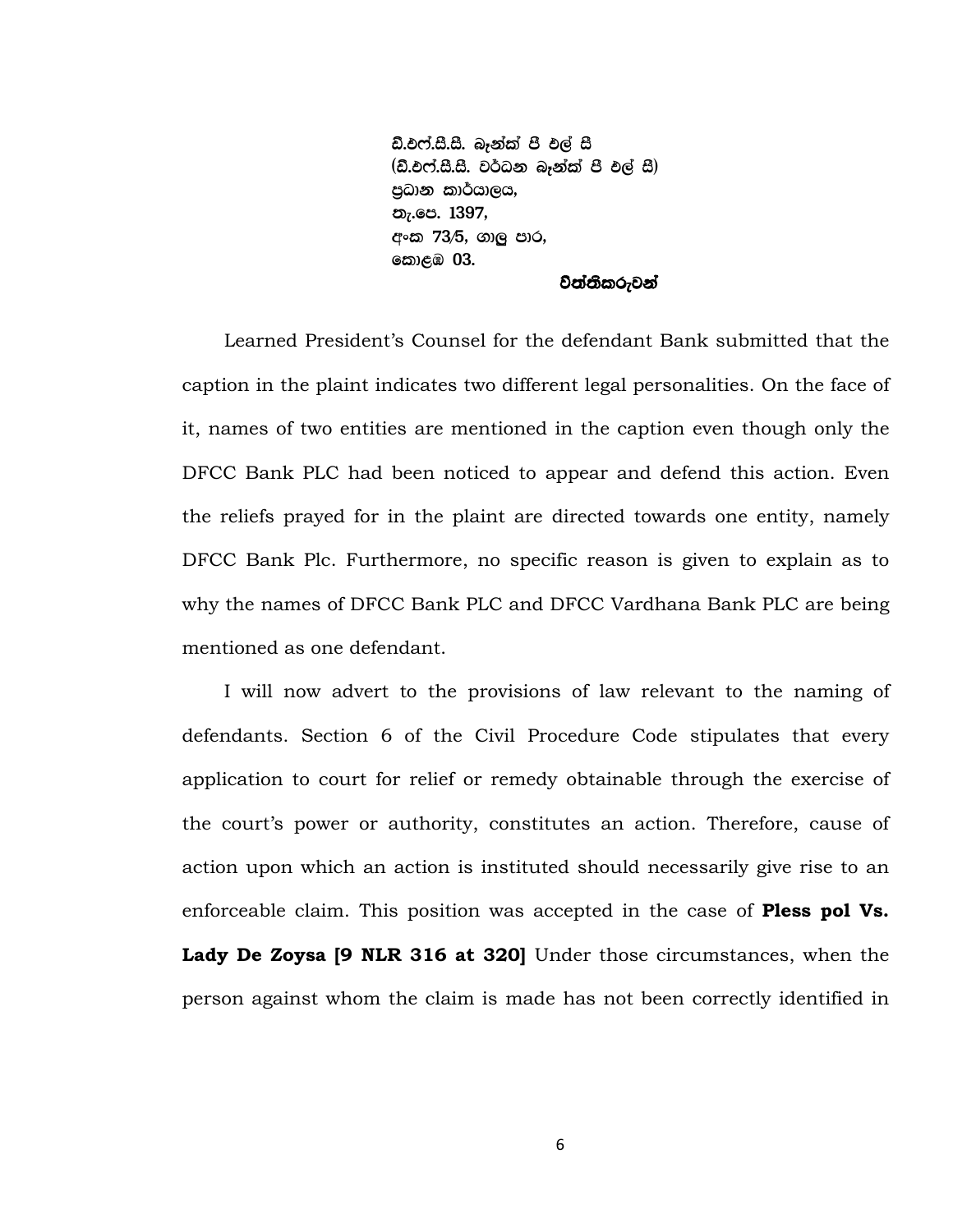the plaint, then the relief sought in that plaint will not become enforceable. Therefore, a claim made in such a plaint should necessarily fail.

Section 14 of the Civil Procedure Code describes the word defendants. In that Section, the manner in which the defendants could be joined is stipulated. Though two entities are being mentioned as defendants in this case, the plaint does not show whether such an addition is in conformity with the law referred to in Section 14 of the Civil Procedure Code. Moreover, Section 15 of the said Code describes the manner in which a person can be joined as a party to an action. Therefore, the way in which the parties are named in the plaint is contrary to those provisions contained in the Civil Procedure Code. Accordingly, I am of the view that the plaint filed in this case is defective.

This matter has not been addressed at all, by the learned High Court Judge. Had he looked at this issue, he could have addressed his mind as to the maintainability of the action at the very outset, as an issue of law. With having those errors of law which could have easily been identified at the very outset, it is incorrect to have issued an interim injunction as prayed for in such a defective plaint.

Questions of law referred to in items (b) (c) (d) and (h) mentioned hereinbefore are directed towards the law found in the provisions contained in the Recovery of loans by Banks (Special Provisions) Act No.4 of 1990. This

7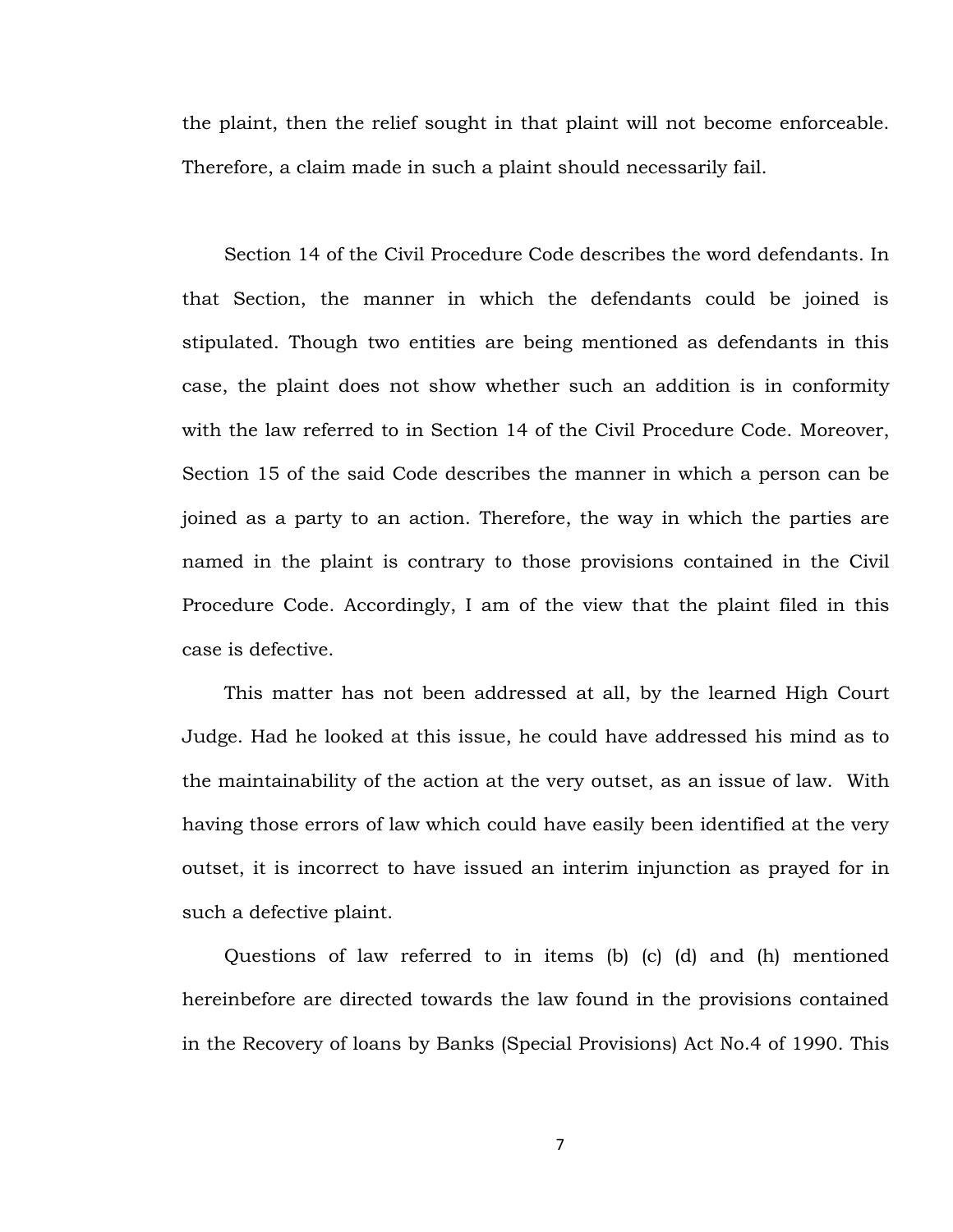particular Act was enacted to provide for the recovery of loans granted by banks for the economic development of Sri Lanka and for the matters connected therewith or incidental thereto. It was brought into operation as a Special Act having given the title (Special Provisions) in its name. Basically, a special procedure had been laid down in the Act in order to have a speedy process to recover the moneys due to the Banks. This procedure is applicable only to the Banks referred to in Section 22 of the Act and not to any other financial institutions. Certainly, this procedure may help achieving the purpose of enacting this Act when compared with the procedure that are available to recover dues such as the Regular Procedure found in the Civil Procedure Code. Therefore, it is the duty of the court to ensure that those provisions in the Act No.4 of 1990 are implemented in the way that the legislature had intended.

Contention of the learned Counsel for the plaintiffs is that the defendant has violated Section 10 of the aforesaid Act No.4 of 1990. He has no complaint as to any other violation of the provisions contained in the Act. Section 10 of the Act reads thus:

> *10. (1) If the amount of the whole of the unpaid portion of the loan, together with the interest payable and of the moneys and costs, if any, recoverable by the Board under Section 13 is tendered to the Board at any time before the date fixed for the sale, the property shall not be sold, and no further steps shall be taken in*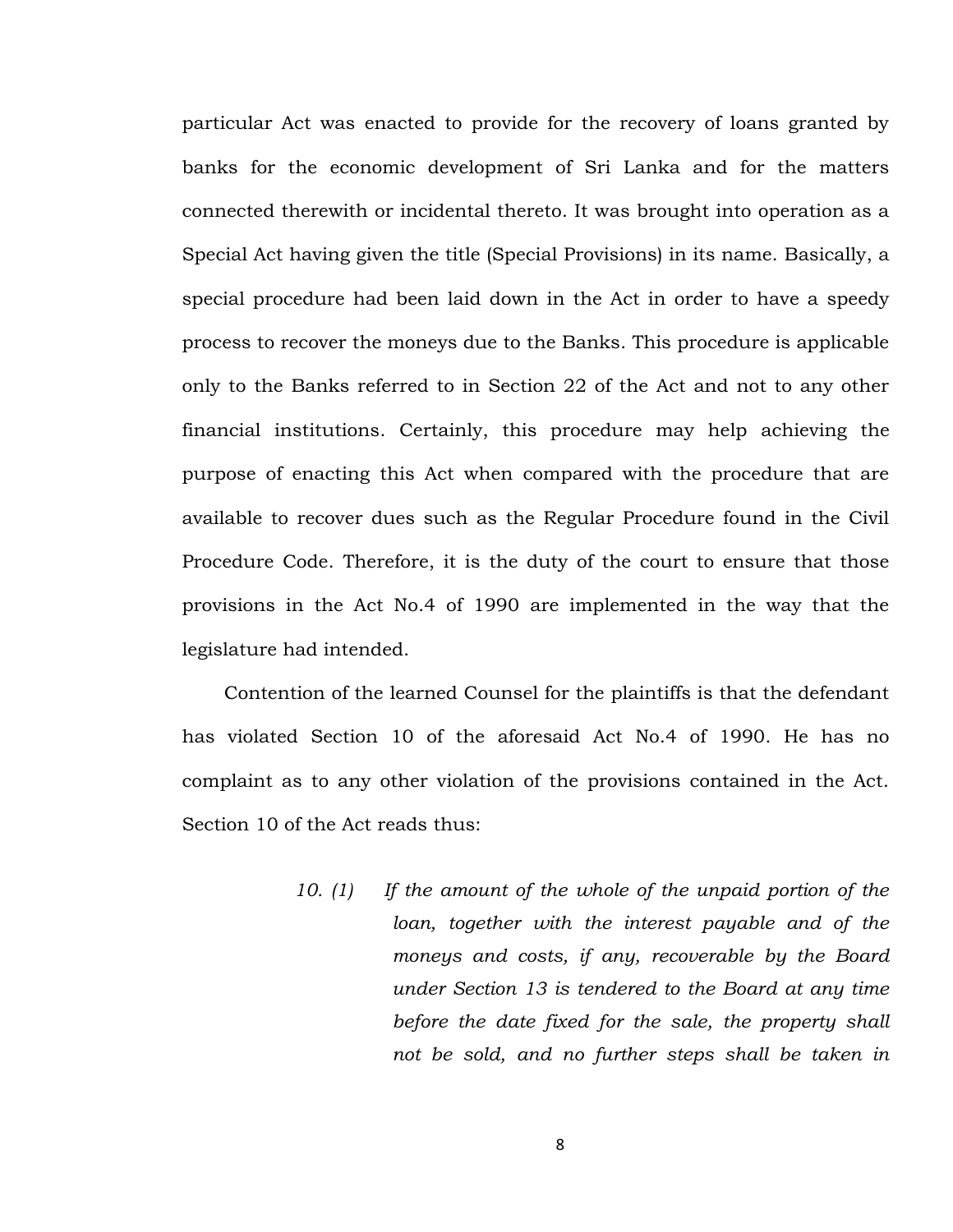*pursuance of the resolution under Section 4 for the sale of that property;* 

 *(2) If the amount of the installment in respect of which default has been made, and of the moneys and costs, if any, recoverable by the Board under Section 13 is tendered to the Board at any time before the date fixed for the sale, the Board may in its discretion direct that the property shall not be sold and that no further steps shall be taken in pursuance of the resolution under Section 4 for the sale of that property.*

Sub section (1) above provides for the borrower to prevent the auction being held provided he/she tenders to the Board unpaid portion of the loan together with interest and the costs incurred thereto. Sub section (2) allows the borrower to pay the installment in respect of which default has been made with the moneys and costs recoverable by the Bank and then to request the Board to halt the auctioning of the property mortgaged using its discretion referred to therein. Therefore, it is clear that the borrower should have paid the unpaid installments if he/she has not paid the entire unpaid amount, in order to move under Section 10 of the Act No.4 of 1990.

No material is found to establish that the plaintiffs have paid at least the unpaid installments up to the time this action was filed in the High Court. They have not even stated in the plaint that they have paid dues accordingly,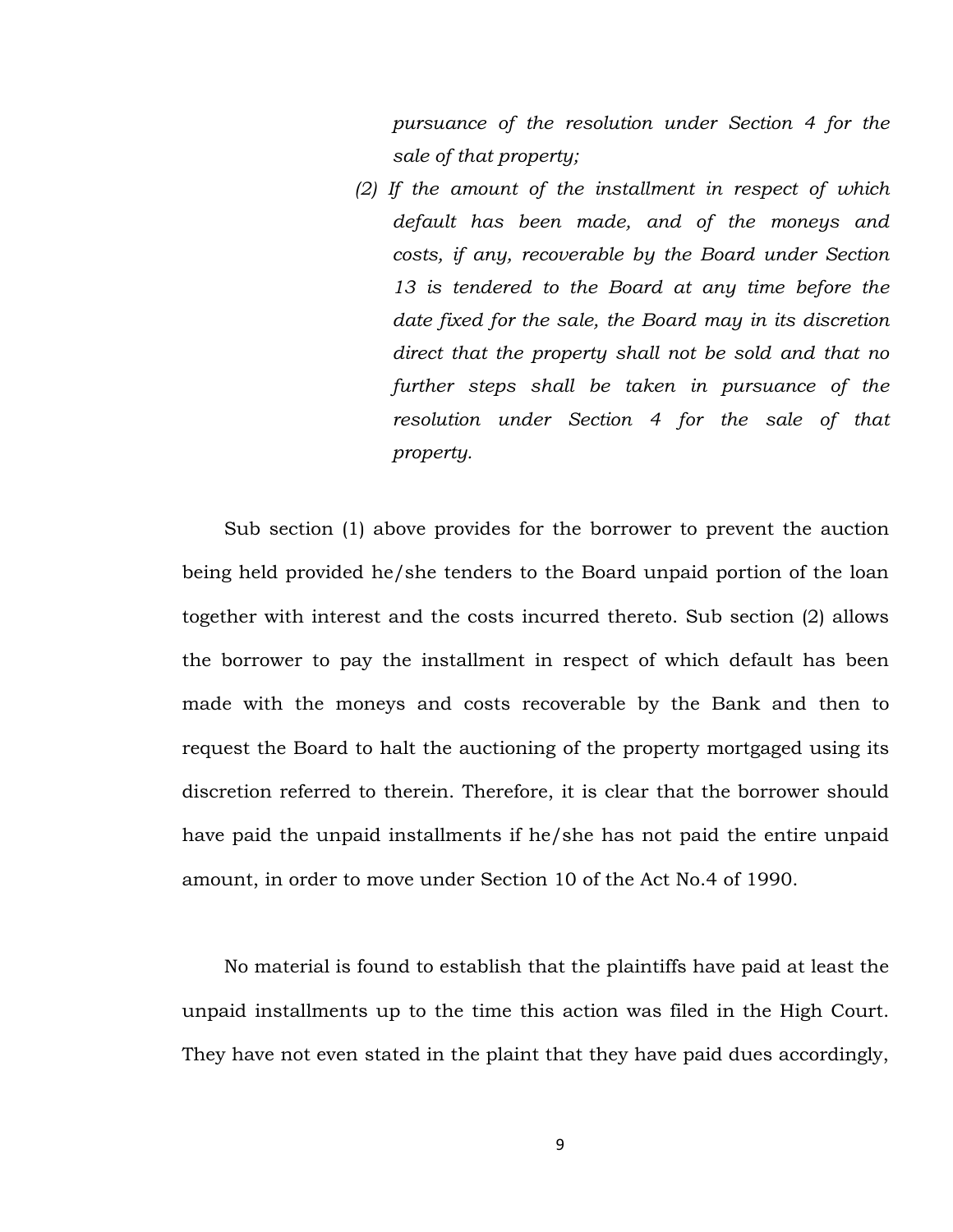to fall within the ambit of Section 10 of the Act. Learned President's Counsel for the defendant bank submitted that the plaintiffs have failed to pay any money since the Board resolution was passed even though they became aware of the resolution by the letter dated 05.07.2013. In such a situation, it is incorrect to state that the plaintiffs were not given the chance of inviting the Board of Directors to have the benefit of the aforesaid Section 10 of the Act. Accordingly, the questions of law referred to above in items (b) (c) (d) and (h) are answered in favour of the appellant.

Remaining questions of law mentioned in items (e) (f) and (g) referred to above, relate to the law applicable when issuing interim injunctions. Upon a perusal of the impugned order, it is evident that the learned High Court Judge has relied only on two decisions namely, **Rajan Vs. Sellasamy [1994 (2) SLR 378]** and **American Cyanamid Co. Vs. Ethicon Ltd. [1975 (1) AER 504]** when he decided to grant the interim injunction in favour of the plaintiffs. In both those decisions, it seems that the only criteria that is necessary to issue an interim order is the presence of an arguable issue or the presence of a serious question to be tried at the trial.

I am unable to agree with the aforesaid position that it is the only matter that should be considered when issuing an interlocutory order. I must state that the law in this regard has developed in many ways even in other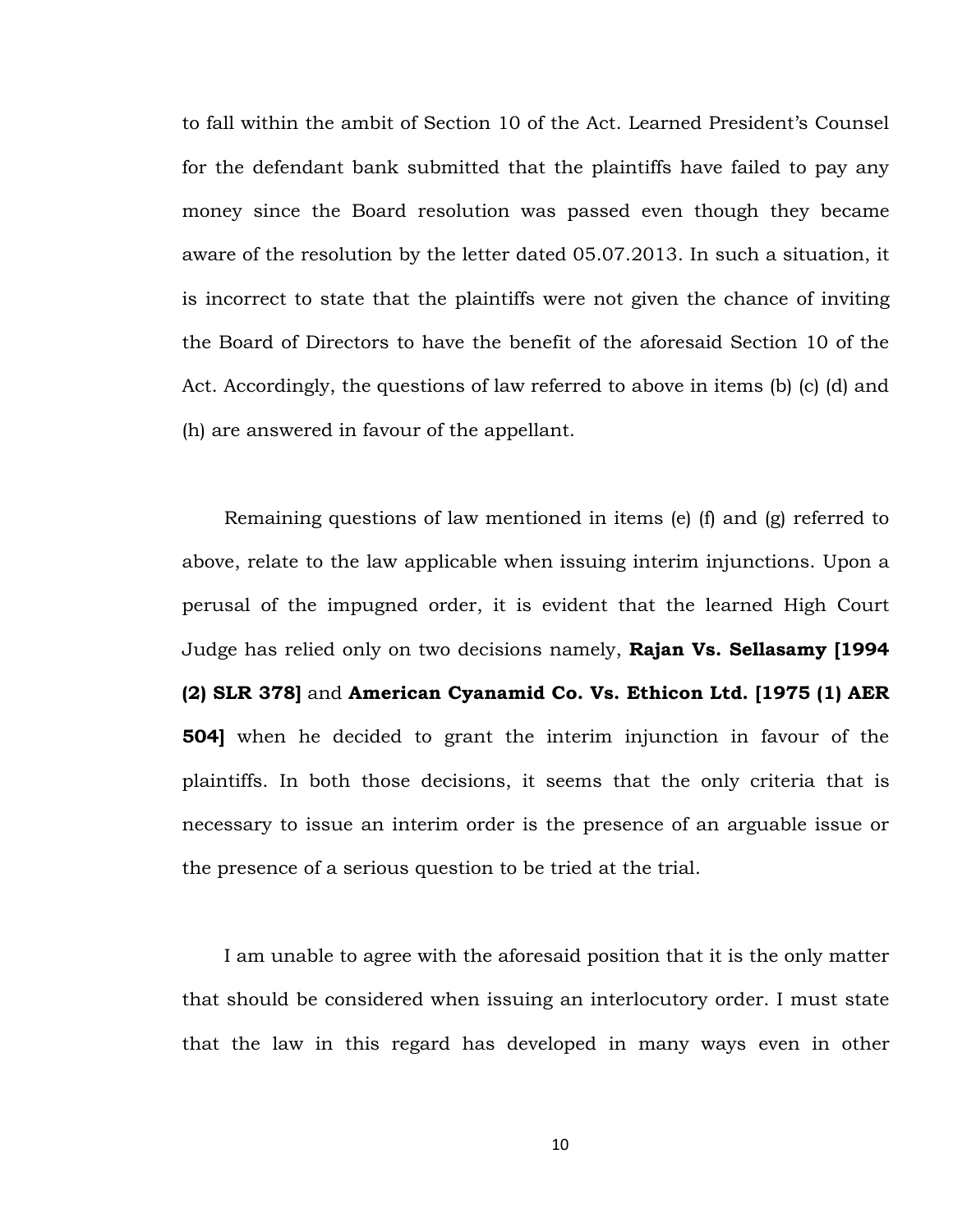jurisdictions since the American Cyanamid case was decided in the year 1975. However due to time constraints, I am unable to refer to those subsequent decisions in other Common law countries at this stage but I will now refer to some of our decisions in connection with issuing of interim injunctions.

# **J.F.A.Soza,J in his article published in the Bar Association Law Journal [Volume 1 Part II, July August 1983]** has stated thus:

*"Our early Judges trained in the English traditions were quick to import the English approach to our country without paying overmuch attention to the verbal niceties of the provisions of our statute law which at that time were embodied in sections 86 and 87 of the old Court Ordinance."* 

 Similarly, our Judges kept on considering possible answers to three main questions when issuing interim injunctions, as done by the Judges in England. Those 3 questions are:

- Has the applicant made out a *prima facie* case?
- $\triangleright$  Where does the balance of convenience lie?
- $\geq$  Do equitable considerations favour the grant of an injunction?

 This is the practice that had been adopted in this country and it is clearly evident by the decision in the case of **Felix Dias Bandaranayake v. The State Film Corporation and another [1981 (2) SLR at 287]**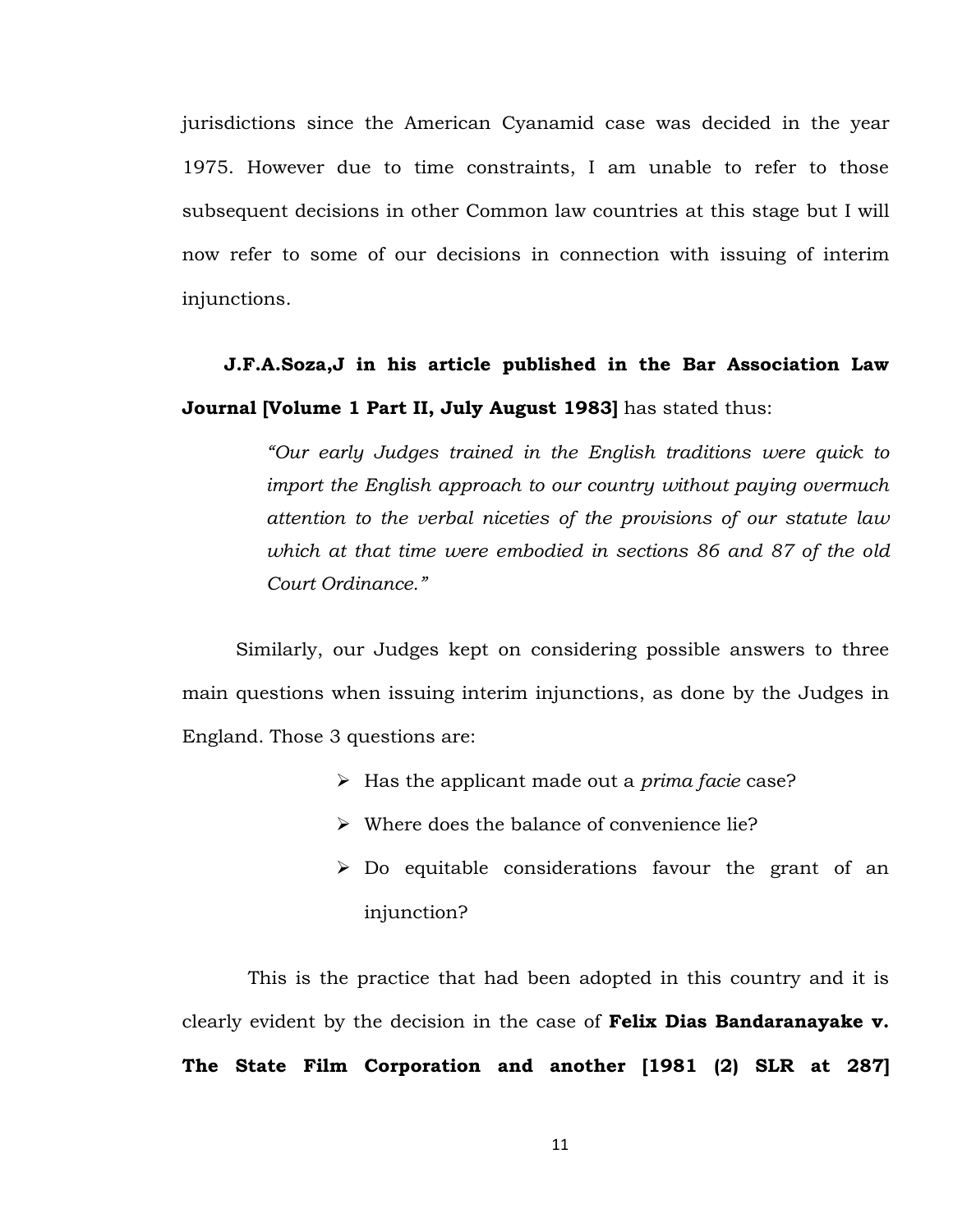Therefore, I am unable to agree that it is only the presence of a serious question to be tried that is necessary to issue an interim injunction as stated by the learned High Court Judge. In **Felix Dias Bandaranayake v. The State Film Corporaton and another (supra at page 302),** Soza, J stated as follows:

> *"In Sri Lanka we start off with a prima facie case. That is, the applicant for an interim injunction must show that there is a serious matter in relation to his legal rights, to be tried at the hearing and that he has a good chance of winning."* [emphasis added]

Accordingly, it is necessary to ascertain the matters that constitute a *prima facie* case which lead for a plaintiff to win the case finally. Before looking at those matters, it is necessary to refer to Section 54 of the Judicature Act in which the manner in which injunctions are granted is stipulated. Under paragraph (a) of section 54(1) of our Judicature Act, it must appear from the plaint that the plaintiff is entitled to judgment, that is, the plaintiff must show that a legal right of his is being infringed and that he will probably succeed in establishing his right.

Under paragraph (b) of the same section 54(1) it must appear that during the pendency of the action there is or there is about to be done or committed by the defendant or at his instance or with his acquiescence an act in violation of the plaintiff's rights in respect of the subject-matter of the action and tending to render the judgment ineffectual. Once again he must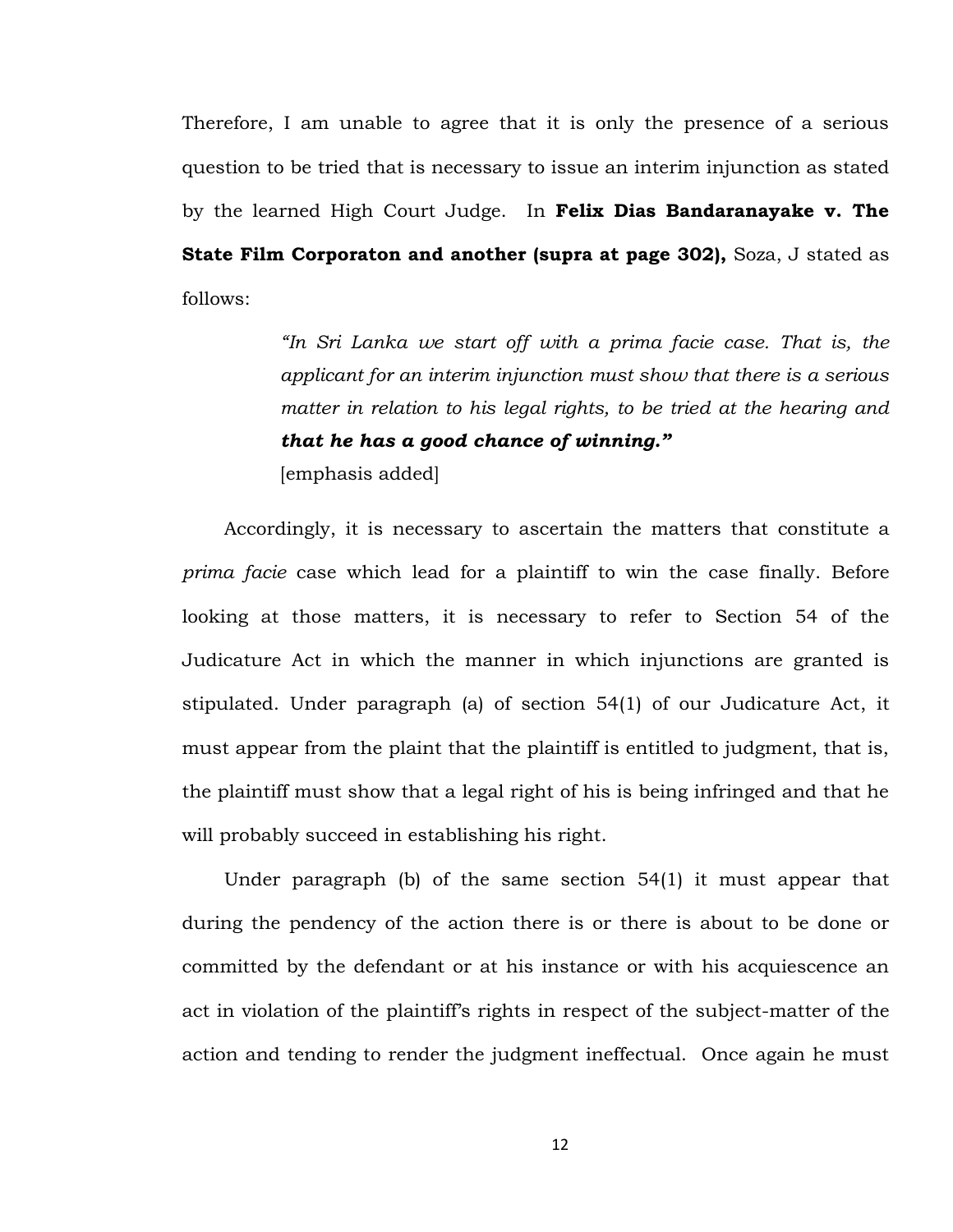establish his entitlement to the legal right which is being or about to be violated and the alleged violation must be such as would tend to render the judgment ineffectual. Here too the probability of victory for the plaintiff must be there. It is only then it would be possible to say that the violation or threatened violation would tend to render the judgment ineffectual.

Under paragraph (c) of section 54(1) of the Judicature Act, it must appear that during the pendency of the action the subject-matter of the suit is about to be removed or disposed of to defraud the plaintiff. The plaintiff cannot complain of the likely removal or disposal of the subject-matter to defraud him unless he has established a good case of legal entitlement to the subject-matter with the likelihood of success in the suit.

Therefore, the *prima facie* case meaning is that a serious question to be tried and at the same time the probability of success in the case also should be established when issuing injunctions in terms of Section 54 of the Judicature Act. In **Jinadasa v. Weerasinghe, [31 NLR 33 at page 34]** it was held as follows:

> *"In such a matter the Court must be satisfied that there is a serious question to be tried at the hearing and that on the facts before it there is a probability that plaintiff is entitled to relief."* [emphasis added]

The said comment is a quotation from the decision in **Preston vs. Luck [1884 (27) Ch. D.497 at 506**]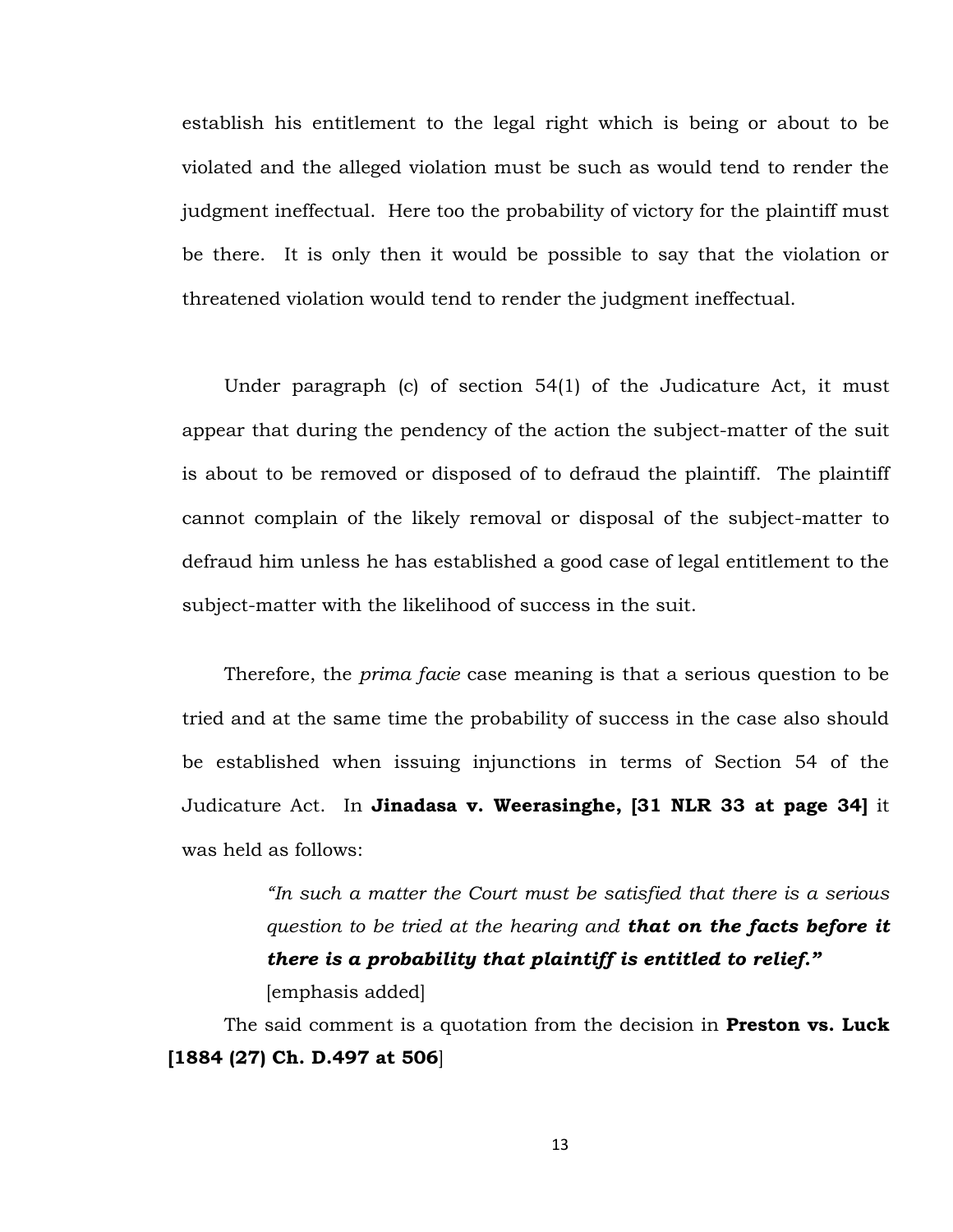# Furthermore, in **Hubbard Vs. Vosper (1972) 2 Q.B.84 at 96, Lord Denning MR** said:

*"In considering whether to grant an interlocutory injunction, the right course for a judge is to look at the whole case. He must have regard not only to the strength of the claim but also to the strength of the defence, and then decide what is best to be done".* 

In the case of **Kalutara Bodhi Trust v. Kalutara Multi Purpose Co-operative Society Ltd (2012) BLR at 175** held that:

> *"The establishment of a prima facie alone would not be sufficient for the grant of an interim injunction".*

Therefore, establishing *prima facie* case is a *sine qua non* when granting an interim injunction. Considering the decisions referred to above, it is my opinion that the presence of a serious question to be tried is only one among other ingredients to ascertain whether the applicant has made out a *prima facie* case. In other words, mere presence of a serious question before Court is not sufficient to establish a *prima facie* case. Furthermore, it must be noted that if the plaintiffs are not in a position to have the final reliefs that he/she has sought for, then granting an interim relief may also cause irreparable damage to the party against whom the interim injunction is issued,

In this instance, learned High Court Judge has not addressed his mind at all, to ascertain whether the plaintiffs would succeed in having final reliefs sought for in the plaint. As referred to hereinbefore in this judgment, serious